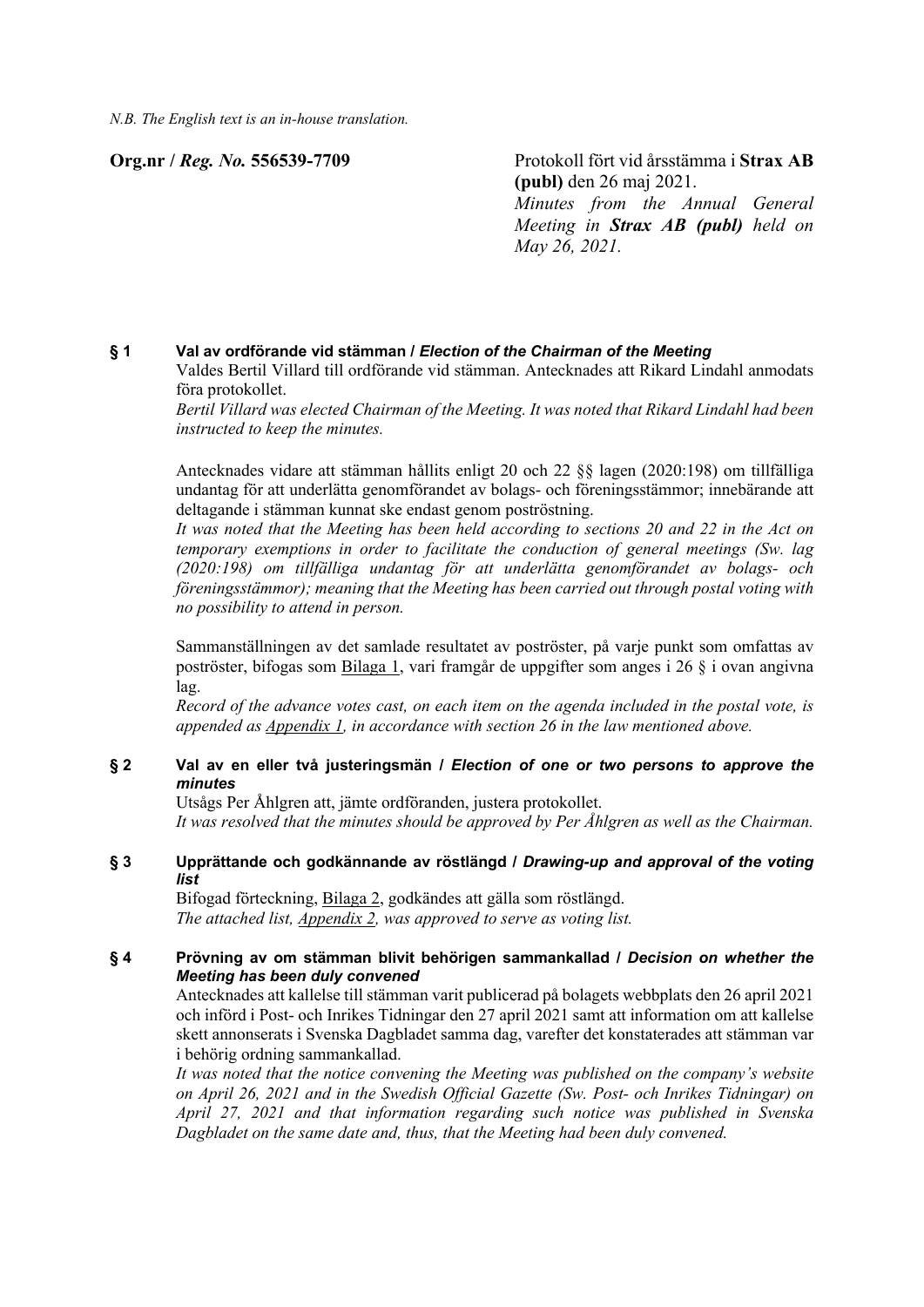# **§ 5 Godkännande av dagordningen /** *Approval of the agenda*

Godkändes det förslag till dagordning som intagits i kallelsen. *The agenda presented in the notice convening the Meeting was approved.*

#### **§ 6 Framläggande av årsredovisningen och revisionsberättelsen samt koncernredovisningen och koncernrevisionsberättelsen för räkenskapsåret 2020 /** *Presentation of the annual report and the audit report as well as the consolidated accounts and audit report on the consolidated accounts for the financial year 2020*

Det noterades att årsredovisningen och revisionsberättelsen samt koncernredovisningen och koncernrevisionsberättelsen för räkenskapsåret 2020 hade lagts fram genom att handlingarna hållits tillgängliga på bolagets webbplats och på bolagets huvudkontor.

*It was noted that the annual report and the audit report as well as the consolidated accounts and the audit report on the consolidated accounts for the financial year 2020 had been presented by being held available of the company´s website as well as kept available at the company´s head office.*

#### **§ 7 Beslut om fastställande av resultaträkning och balansräkning samt koncernresultaträkning och koncernbalansräkning /** *Decision regarding adoption of the income statement and the balance sheet as well as the consolidated income statement and the consolidated balance sheet*

Fastställdes – vilket tillstyrkts av revisorn – den i årsredovisningen för bolaget intagna resultaträkningen och koncernresultaträkningen för 2020 respektive balansräkningen och koncernbalansräkningen per den 31 december 2020.

*The income statement and the consolidated income statement for 2020 and the balance sheet and consolidated balance sheet as per 31 December 2020, all included in the annual report, were – as supported by the auditor – approved.*

# **§ 8 Beslut om disposition beträffande bolagets resultat enligt den fastställda balansräkningen /** *Decision regarding appropriation of the company's earnings in accordance with the approved balance sheet*

Beslöts i enlighet med styrelsens förslag – vilket tillstyrkts av revisorn – att årets vinst som framgår av årsredovisningen för 2020 ska balanseras i ny räkning.

*It was resolved, in accordance with the Board of Directors' proposal – which has been supported by the auditor – that the earnings for the year as presented in the annual report for 2020 shall be transferred to profit carried forward.*

#### **§ 9 Beslut om ansvarsfrihet åt styrelseledamöterna och den verkställande direktören /** *Decision regarding discharge from liability of the members of the Board of Directors and the CEO*

Beviljades styrelsens ledamöter och verkställande direktören ansvarsfrihet – vilket tillstyrkts av revisorn – för förvaltningen av bolagets angelägenheter under verksamhetsåret 2020.

*The members of the Board of Directors and the CEO were discharged from liability – which has been supported by the auditor – in respect of their management of the company's business during the financial year 2020.*

Antecknades att envar aktieägande styrelseledamot respektive verkställande direktören, vilken var upptagen i röstlängden, inte deltog i beslutet såvitt det avsåg styrelseledamoten eller verkställande direktören själv. Antecknades att i övrigt samtliga vid stämman representerade aktieägare biträdde beslutet.

*It was noted that each of the shareholding members of the Board of Directors and the CEO, who was included in the voting list, did not participate in the resolution so far as it concerned the member of the Board of Directors or the CEO himself. It was noted that, in addition thereto, all shareholders represented at the Meeting supported the resolution.*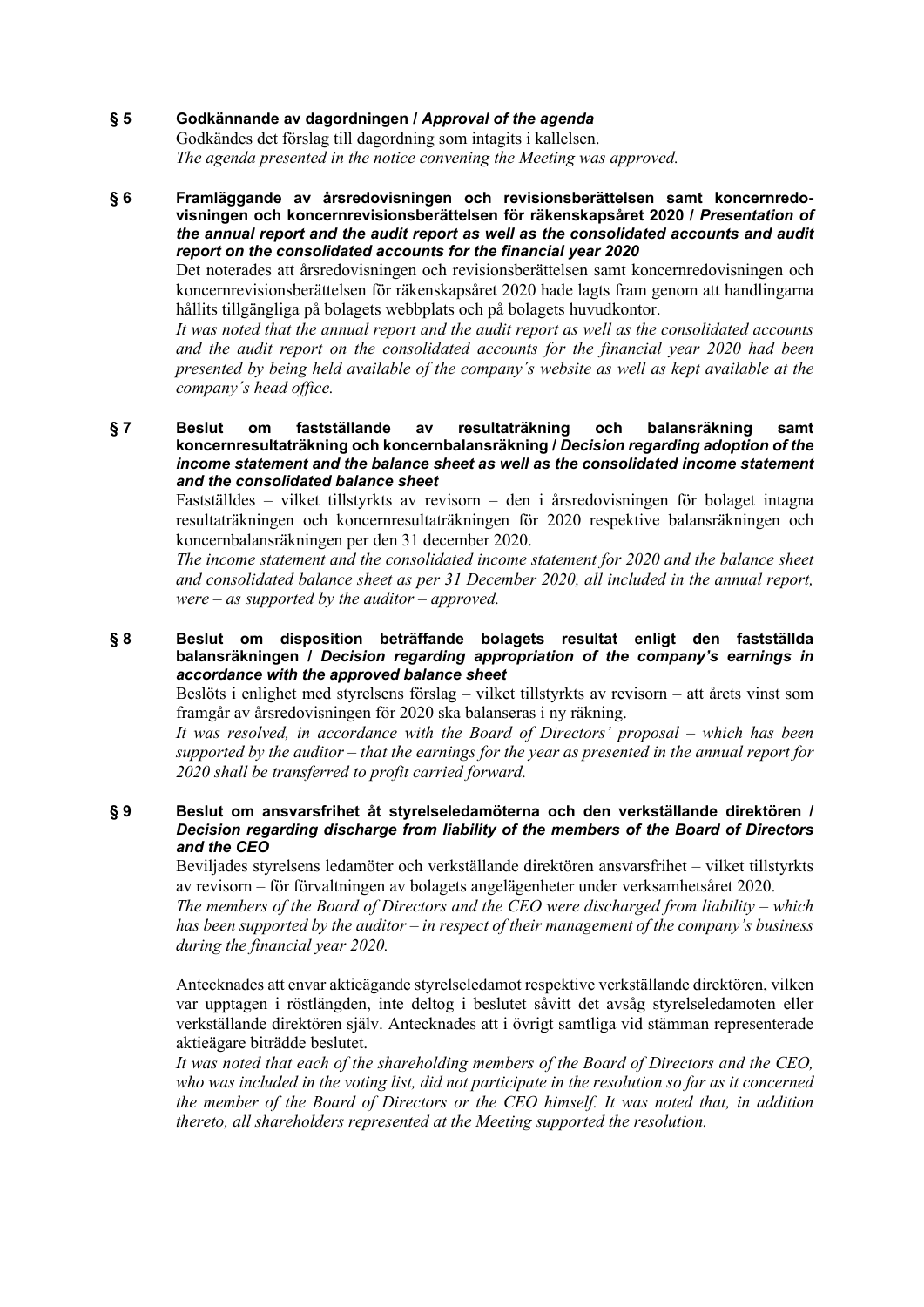**§ 10 Fastställande av antalet styrelseledamöter och styrelsesuppleanter och revisorer /** *Decision on the number of Directors and deputy Directors and the number of auditors* Beslöts, i enlighet med valberedningens förslag, att antalet av bolagsstämman utsedda styrelseledamöter, för tiden intill slutet av nästa årsstämma, ska vara fem (5) ordinarie ledamöter utan suppleanter.

*It was resolved, in accordance with the Nomination Committee's proposal, that the number of members of the Board of Directors appointed by the Meeting, for the time until the end of the next Annual General Meeting, shall be five (5) ordinary Directors and no deputy Directors.*

Beslutades, i enlighet med valberedningens förslag, att antalet revisorer ska vara ett (1) registrerat revisionsbolag.

*It was resolved, in accordance with the Nomination Committee's proposal, that the number of auditors should be one (1) authorized accounting firm.*

#### **§ 11 Fastställande av arvoden åt styrelsen och revisorn /** *Decision on the remuneration that shall be paid to the Board of Directors and the auditor*

Beslöts, i enlighet med valberedningens förslag, att styrelsearvodet ska förbli oförändrat i förhållande till föregående år och utgå med 150 000 kronor vardera till styrelseledamöter som anses vara oberoende i förhållande till bolagets större aktieägare samt utgå med 225 000 kronor till styrelsens ordförande. Bland de av valberedningen föreslagna ledamöterna ska därmed arvode utgå till Bertil Villard, Anders Lönnqvist och Pia Anderberg.

*It was resolved, in accordance with the Nomination Committee's proposal, that the remuneration to the Board of Directors shall remain unchanged from the previous year and that each member of the Board of Directors who is considered to be independent in relation to major shareholders thereby is entitled to receive SEK 150,000, and the chairman of the Board of Directors is entitled to receive SEK 225,000, as remuneration. It is thus, of the Board members proposed by the Nomination Committee, Bertil Villard, Anders Lönnqvist and Pia Anderberg that are entitled to remuneration.*

Beslöts, i enlighet med valberedningens förslag, att arvode till revisorn, för tiden intill slutet av nästa årsstämma, ska utgå enligt löpande av bolaget godkänd räkning.

*It was resolved, in accordance with the Nomination Committee's proposal that the remuneration to the auditor, for the time until the end of the next Annual General Meeting, shall be paid as per current account as approved by the company.*

# **§ 12 Val av styrelseledamöter och, i förekommande fall, styrelsesuppleanter /** *Election members of the Board of Directors and potential deputy members of the Board of Directors*

Beslöts, i enlighet med valberedningens förslag, om omval av styrelseledamöterna Bertil Villard, Anders Lönnqvist, Guðmundur Pálmason, Pia Anderberg och Ingvi T. Tomasson, för tiden intill slutet av nästa årsstämma.

*It was resolved, in accordance with the Nomination Committee's proposal, that Bertil Villard, Anders Lönnqvist, Guðmundur Pálmason, Pia Anderberg and Ingvi T. Tomasson are reelected as members of the Board of Directors, for the period until the end of the next Annual General Meeting.*

Antecknades att envar aktieägande styrelseledamot vilken var upptagen i röstlängden, inte deltog i beslutet såvitt det avsåg styrelseledamoten själv.

*It was noted that each of the shareholding Directors who was included in the voting list, did not participate in the resolution so far as it concerned the Director himself.*

# **§ 13 Val av styrelseordförande /** *Election of Chairman of the Board of Directors*

Beslöts, i enlighet med valberedningens förslag, om omval av Bertil Villard till styrelsens ordförande för tiden intill slutet av nästa årsstämma.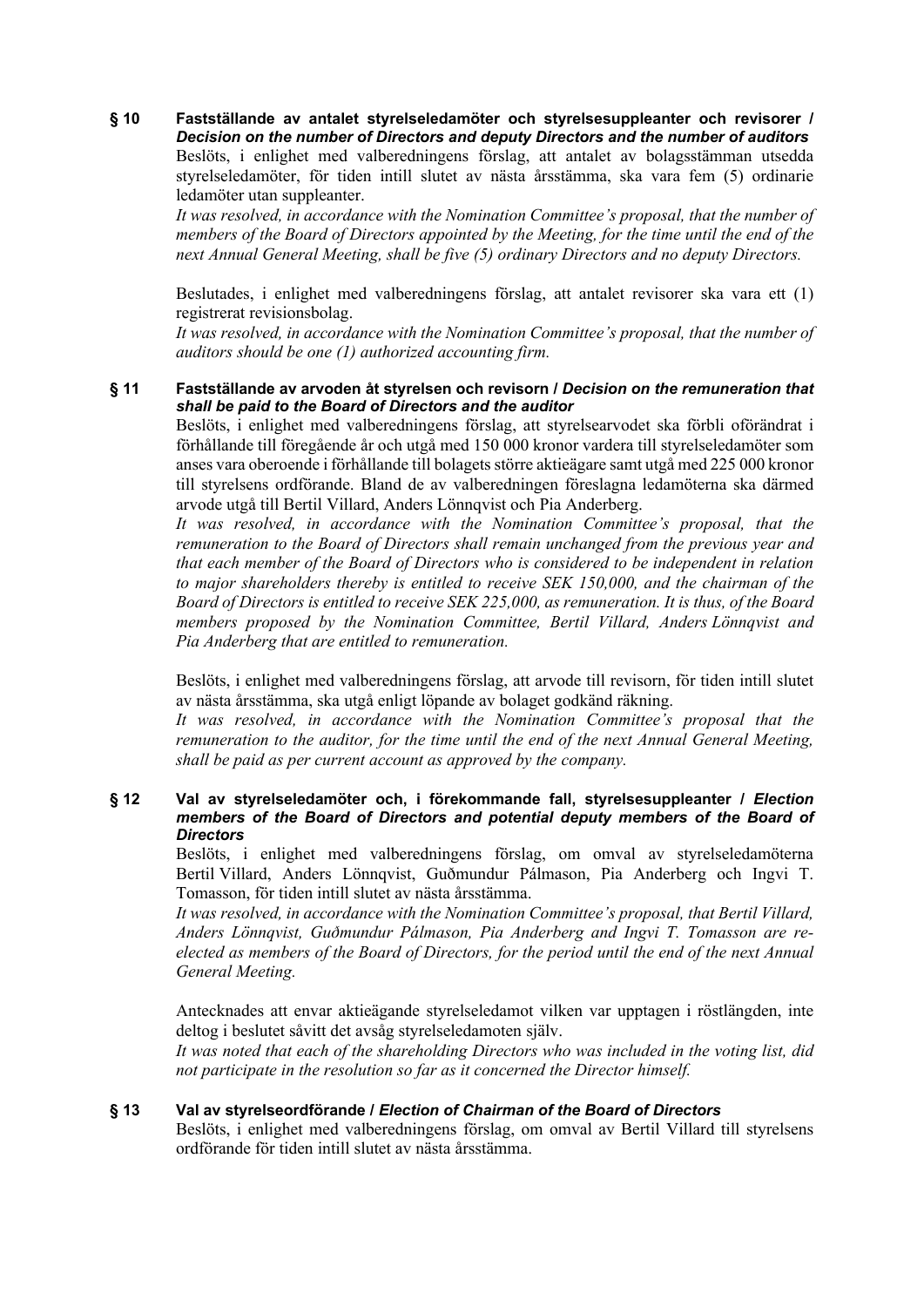*It was resolved, in accordance with the Nomination Committee's proposal, to re-elect Bertil Villard, as the Chairman of the Board of Directors, for the period until the end of the next Annual General Meeting.*

# **§ 14 Val av revisor /** *Election of auditor*

Beslöts, i enlighet med valberedningens förslag, att omvälja PwC AB, med huvudansvarig revisor Niklas Renström, till bolagets revisor för tiden intill slutet av nästa årsstämma. Noterades att beslutet var i enlighet med styrelsens rekommendation.

*It was resolved, in accordance with the Nomination Committee's proposal, to re-elect PwC AB, with Niklas Renström as the auditor in charge, as the company's auditor for the period until the end of the next Annual General Meeting. It was noted that the resolution was in accordance with the Board of Directors' recommendation.*

#### **§ 15 Framläggande av styrelsens ersättningsrapport för godkännande /** *Presentation of the Board of Directors' remuneration report for approval*

Beslutades att godkänna styrelsens ersättningsrapport, Bilaga 3. Det antecknades att ersättningsrapporten framlagts genom att den hållits tillgänglig på bolagets webbplats sedan 5 maj 2021.

*It was resolved to approve the Board of Directors' remuneration report, Appendix 3. It was noted that the remuneration report had been presented by having been held available on the company´s website since 5 May 2021.*

#### **§ 16 Förslag till beslut om bemyndigande för styrelsen att besluta om nyemission av aktier, teckningsoptioner och/eller konvertibler /** *Proposal to authorise the Board of Directors to resolve upon new share issues, warrants and/or convertible bonds*

Det beslutades, i enlighet med styrelsens förslag, som intagits i kallelsen till årsstämman under punkt 16, att bemyndiga styrelsen att, under tiden intill nästa årsstämma, vid ett eller flera tillfällen fatta beslut om nyemission av aktier, teckningsoptioner och/eller konvertibler. Beslutet biträddes av aktieägare med minst två tredjedelar av såväl de avgivna rösterna som de vid årsstämman företrädda aktierna.

*It was resolved, in accordance with the Board of Directors' proposal, that was included in the notice to convene the Annual General Meeting under item 16, to authorize the Board of Directors to, during the period until the next Annual Shareholders' Meeting, on one or more occasions, resolve upon issuances of new shares, warrants and/or convertible bonds. The resolution was supported by shareholders representing at least two thirds of both the votes cast and the shares represented at the Meeting.*

#### **§ 17 Förslag till beslut om bemyndigande avseende förvärv och överlåtelse av egna aktier /** *Proposal to authorise the Board of Directors to resolve to repurchase and transfer own shares*

Det beslutades, i enlighet med styrelsens förslag som intagits i kallelsen till årsstämman under punkt 17, att bemyndiga styrelsen att, under tiden intill nästa årsstämma, besluta om förvärv och överlåtelse av bolagets egna aktier. Noterades att styrelsens yttrande, Bilaga 4, enligt aktiebolagslagen lagts fram genom att handlingarna hållits tillgängliga på bolagets webbplats och på bolagets huvudkontor.

Beslutet biträddes av aktieägare med minst två tredjedelar av såväl de avgivna rösterna som de vid årsstämman företrädda aktierna.

*It was resolved, in accordance with the Board of Director's proposal that was included in the notice to convene the Annual General Meeting under item 17, to authorize the Board of Directors to, during the period until the next Annual Shareholders' Meeting resolve upon repurchase and transfer of the company's own shares. It was noted that the statement of the Board of Directors in accordance with the Swedish Companies Act, Appendix 4, had been*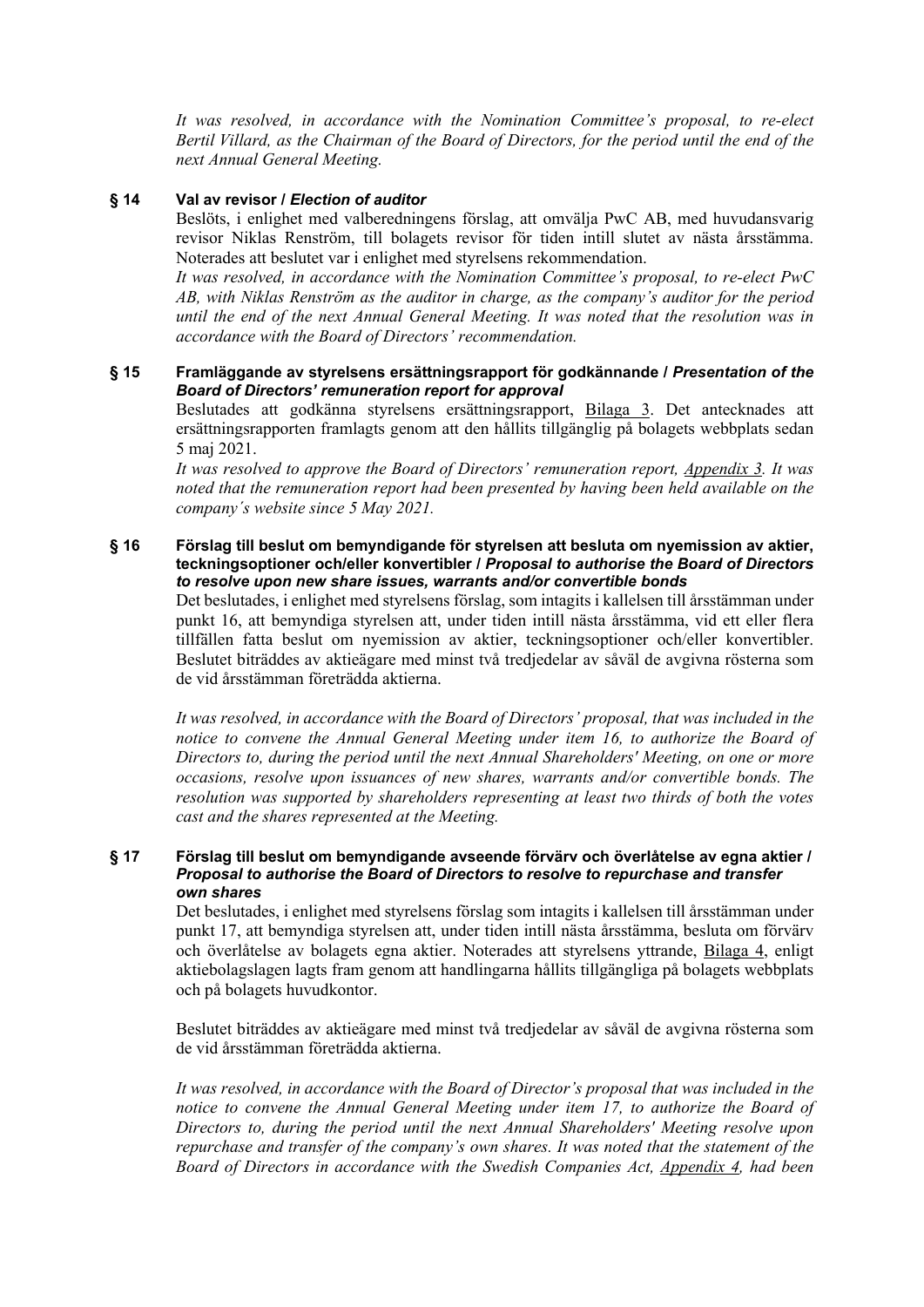*presented by being held available on the company's website as well as kept available at the company's head office.*

*The resolution was supported by shareholders representing at least two thirds of both the votes cast and the shares represented at the Meeting.*

\*\*\*Signatursida följer / *Signature page follows*\*\*\*

 $\mathcal{L}=\mathcal{L}^{\mathcal{L}}$  , where  $\mathcal{L}^{\mathcal{L}}$  , we have the set of the set of the set of the set of the set of the set of the set of the set of the set of the set of the set of the set of the set of the set of the set of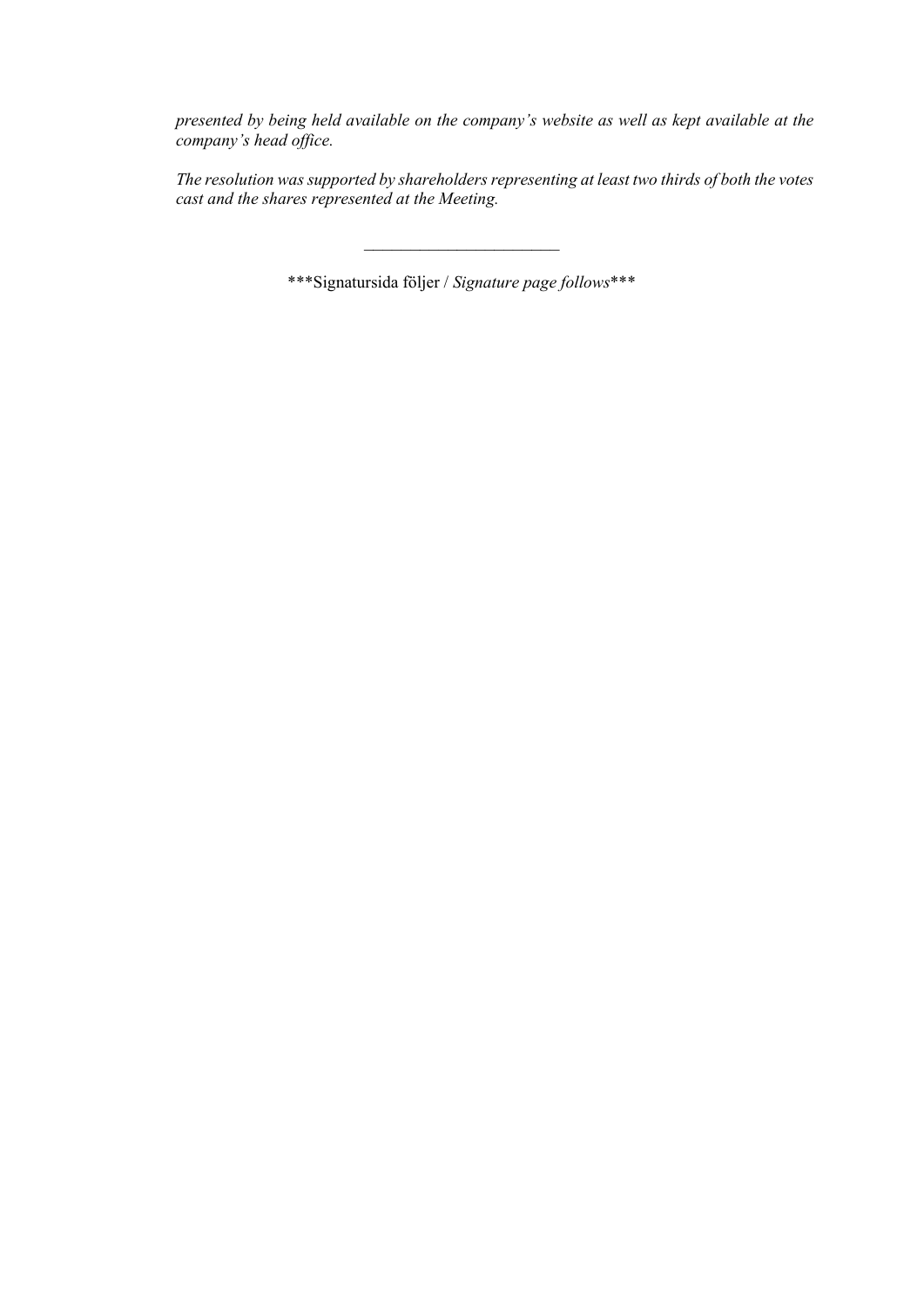Signatursida avseende protokoll fört vid årsstämma i Strax AB (publ) den 26 maj 2021 *Signature page in respect of the minutes from the Annual General Meeting in Strax AB (publ) held on May 26, 2021*

Vid protokollet / *In fidem*: Justeras / *Approved*:

Rikard Lindahl Bertil Villard

Per Åhlgren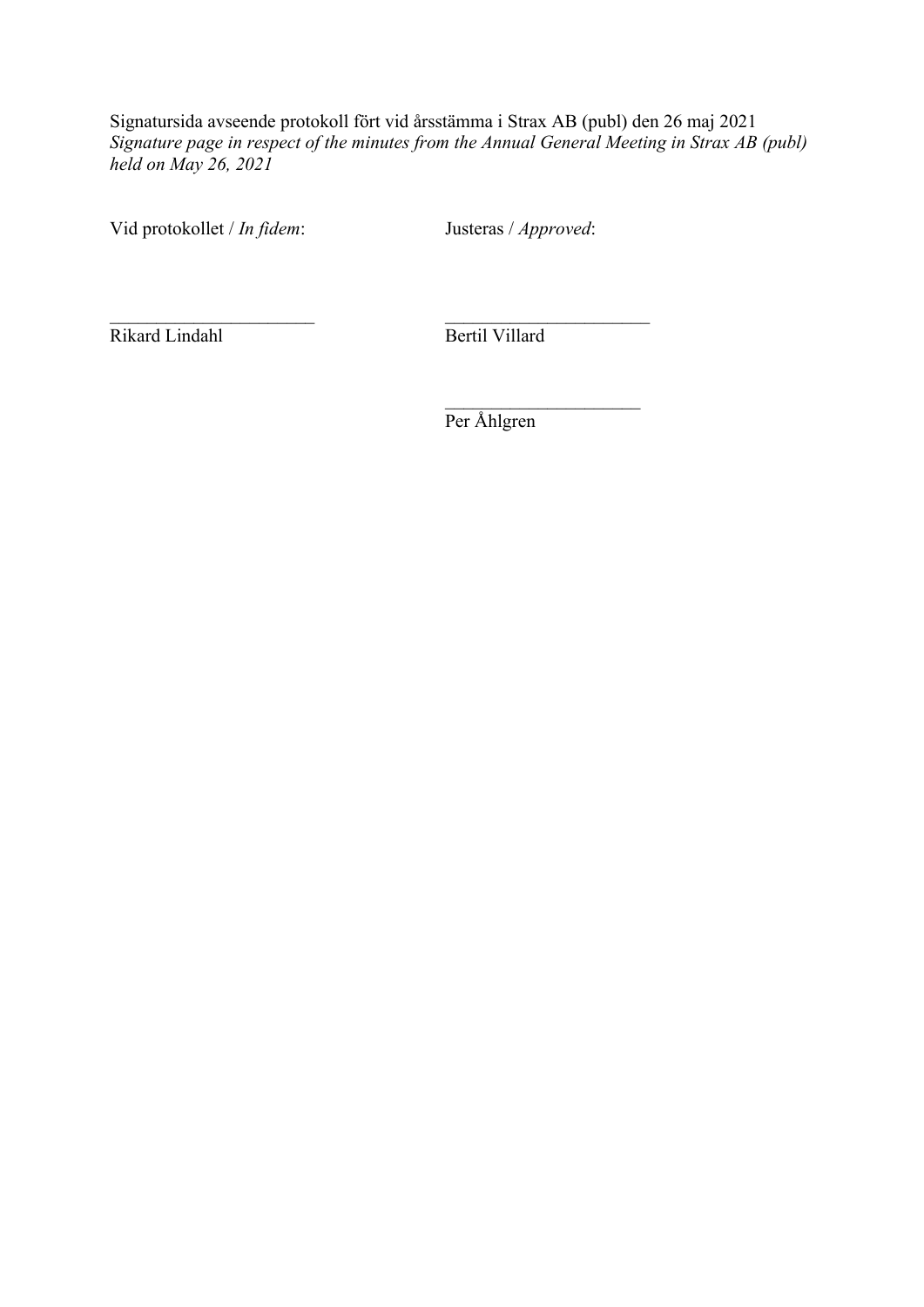Redovisning av resultatet av förhandsröster avseende varje punkt på dagordningen i enlighet med 26 § lagen (2020:198) om tillfälliga undantag för att underlätta genomförandet av bolags- och föreningsstämmor.

Record of the advance votes cast on each item on the agenda in accordance with section 26 in the Act on temporary exemptions in order to facilitate the conduction of general meetings (Sw. lag (2020:198) om tillfälliga undantag för att underlätta genomförandet av bolags- och föreningsstämmor).

| Punkt på dagordningen /<br>Item on the agenda                                                                                                                                                                                                                               | Antal röster och aktier /<br>Number of votes |              |                  | Procent av aktiekapitalet /<br>Per cent of the share capital |          |                  |
|-----------------------------------------------------------------------------------------------------------------------------------------------------------------------------------------------------------------------------------------------------------------------------|----------------------------------------------|--------------|------------------|--------------------------------------------------------------|----------|------------------|
|                                                                                                                                                                                                                                                                             | Ja / Yes                                     | Nej / No     | Avstår / Abstain | Ja / Yes                                                     | Nej / No | Avstår / Abstain |
| 1. Val av Bertil Villard, eller den som styrelsen<br>utser vid hans förhinder, som ordförande vid<br>stämman / Election of Bertil Villard as chairman<br>at the meeting or, in the event of impediment,<br>the person instead appointed by the Board of<br><b>Directors</b> | 22 322 149                                   | $\mathbf 0$  | 406 668          | 18,51%                                                       | 0,00%    | 0,34%            |
| 2. Val av Per Åhlgren som protokolljusterare,                                                                                                                                                                                                                               |                                              |              |                  |                                                              |          |                  |
| eller den som styrelsen utser vid hans förhinder<br>/ Election of Per Åhlgren to approve the minutes<br>or, in the event of impediment, the person<br>instead appointed by the Board of Directors                                                                           | 22 728 817                                   | $\mathbf{0}$ | 0                | 18,85 %                                                      | 0,00%    | 0,00%            |
| 3. Upprättande och godkännande av röstlängd /<br>Preparation and approval of the voting list                                                                                                                                                                                | 22 728 817                                   | 0            | 0                | 18,85 %                                                      | 0,00%    | 0,00%            |
| 4. Prövning av om stämman blivit behörigen<br>sammankallad / Decision on whether the<br>Meeting has been duly convened                                                                                                                                                      | 22 728 817                                   | $\mathbf 0$  | 0                | 18,85 %                                                      | 0,00 %   | 0,00%            |
| 5. Godkännande av dagordning / Approval of the                                                                                                                                                                                                                              |                                              |              |                  |                                                              |          |                  |
| agenda                                                                                                                                                                                                                                                                      | 22 728 817                                   | 0            | 0                | 18,85 %                                                      | 0,00%    | 0,00%            |
| 7. Beslut om fastställande av resultaträkning och<br>balansräkning samt koncern-resultaträkning och                                                                                                                                                                         | 22 728 817                                   | 0            | 0                | 18,85 %                                                      | 0,00%    | 0,00%            |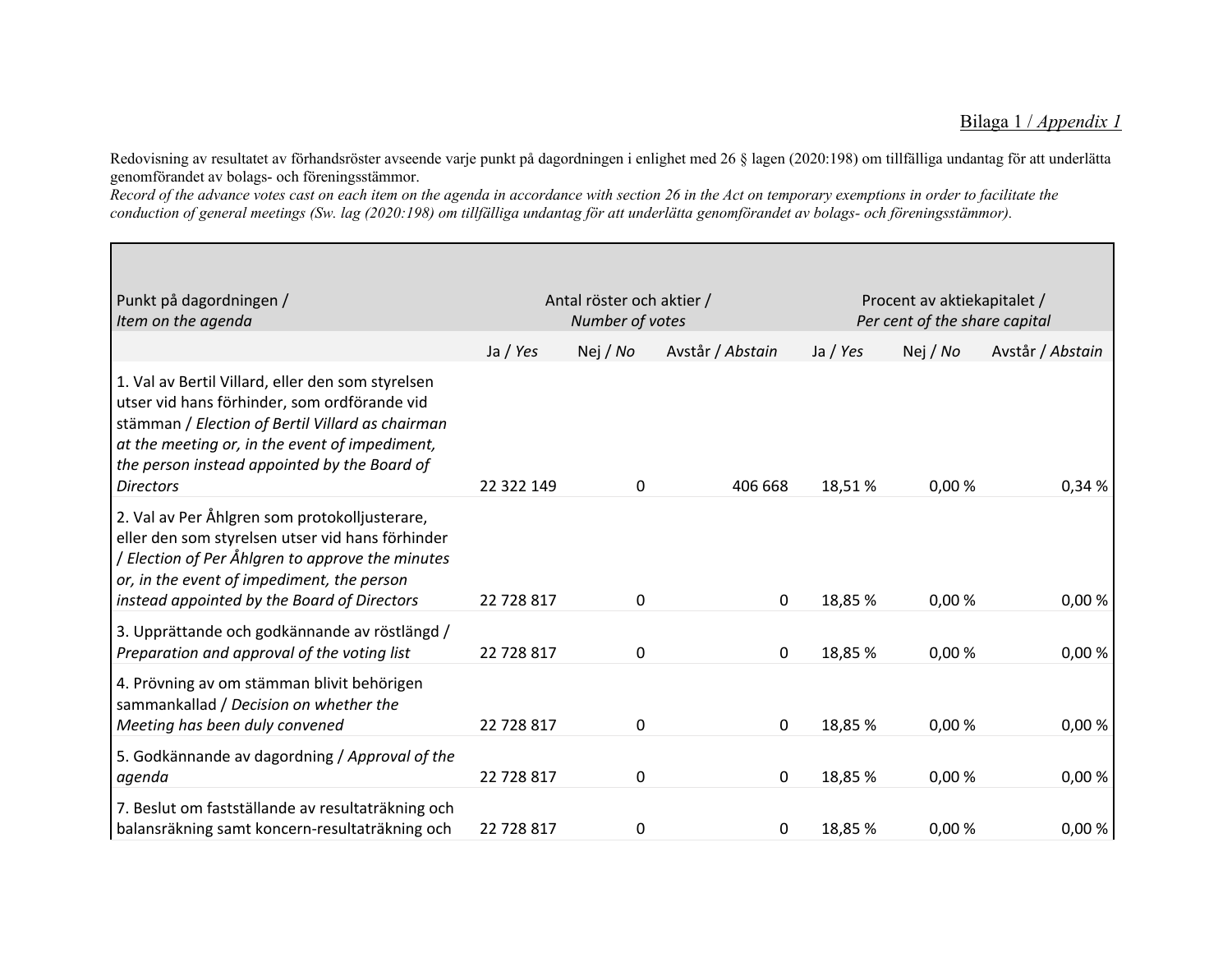| Punkt på dagordningen /<br>Item on the agenda                                                                                                                                                                                     | Antal röster och aktier /<br>Number of votes |          |                  | Procent av aktiekapitalet /<br>Per cent of the share capital |          |                  |
|-----------------------------------------------------------------------------------------------------------------------------------------------------------------------------------------------------------------------------------|----------------------------------------------|----------|------------------|--------------------------------------------------------------|----------|------------------|
|                                                                                                                                                                                                                                   | Ja / Yes                                     | Nej / No | Avstår / Abstain | Ja / Yes                                                     | Nej / No | Avstår / Abstain |
| koncernbalansräkning / Decision regarding<br>adoption of the income statement and the<br>balance sheet as well as the consolidated income<br>statement and the consolidated balance sheet                                         |                                              |          |                  |                                                              |          |                  |
| 8. Beslut om disposition beträffande bolagets<br>resultat enligt den fastställda balansräkningen /<br>Decision regarding appropriation of the<br>company's earnings in accordance with the<br>approved balance sheet              | 22 728 817                                   | 0        | 0                | 18,85 %                                                      | 0,00%    | 0,00%            |
| 9(a). Beslut om ansvarsfrihet åt<br>styrelseledamöterna och den verkställande<br>direktören / Decision regarding discharge from<br>liability of the members of the Board of Directors<br>and the CEO (i)<br><b>Bertil Villard</b> | 22 322 149                                   | 0        | 406 668          | 18,51%                                                       | 0,00%    | 0,34 %           |
| 9(b). Beslut om ansvarsfrihet åt<br>styrelseledamöterna och den verkställande<br>direktören / Decision regarding discharge from<br>liability of the members of the Board of Directors<br>and the CEO (ii) Anders Lönnqvist        | 22 728 817                                   | 0        | 0                | 18,85 %                                                      | 0,00%    | 0,00%            |
| 9(c). Beslut om ansvarsfrihet åt<br>styrelseledamöterna och den verkställande<br>direktören / Decision regarding discharge from<br>liability of the members of the Board of Directors<br>and the CEO (iii)                        | 22 728 817                                   |          |                  | 18,85 %                                                      | 0,00%    | 0,00%            |
| Pia Anderberg                                                                                                                                                                                                                     |                                              | 0        | 0                |                                                              |          |                  |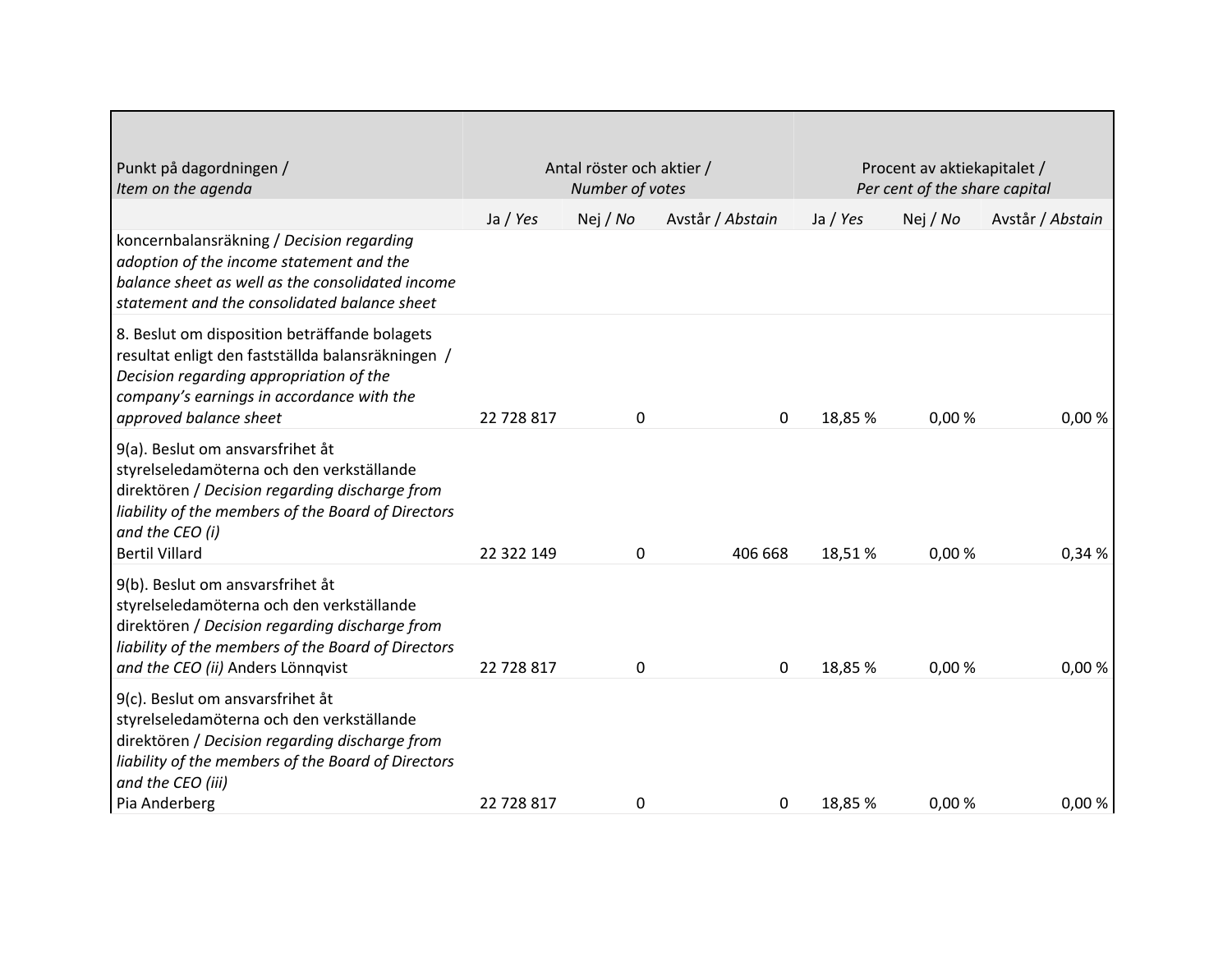| Punkt på dagordningen /<br>Item on the agenda                                                                                                                                                                                   | Antal röster och aktier /<br>Number of votes |          |                  | Procent av aktiekapitalet /<br>Per cent of the share capital |          |                  |
|---------------------------------------------------------------------------------------------------------------------------------------------------------------------------------------------------------------------------------|----------------------------------------------|----------|------------------|--------------------------------------------------------------|----------|------------------|
|                                                                                                                                                                                                                                 | Ja / Yes                                     | Nej / No | Avstår / Abstain | Ja / Yes                                                     | Nej / No | Avstår / Abstain |
| 9(d). Beslut om ansvarsfrihet åt<br>styrelseledamöterna och den verkställande<br>direktören / Decision regarding discharge from<br>liability of the members of the Board of Directors<br>and the CEO (iv)<br>Ingvi Tyr Tomasson | 22 728 817                                   | 0        | 0                | 18,85 %                                                      | 0,00%    | 0,00%            |
| 9(e). Beslut om ansvarsfrihet åt<br>styrelseledamöterna och den verkställande<br>direktören / Decision regarding discharge from<br>liability of the members of the Board of Directors<br>and the CEO (v)<br>Gudmundur Palmason  | 22 728 817                                   | 0        | 0                | 18,85 %                                                      | 0,00%    | 0,00%            |
| 10(a). Fastställande av antalet styrelseledamöter<br>och styrelsesuppleanter / Decision on the<br>number of Directors and deputy Directors                                                                                      | 22 728 817                                   | 0        | 0                | 18,85 %                                                      | 0,00%    | 0,00%            |
| 10(b). Fastställande av antalet revisorer /<br>Decision on the number of auditors                                                                                                                                               | 22 728 817                                   | 0        | 0                | 18,85 %                                                      | 0,00%    | 0,00%            |
| 11(a). Fastställande av arvoden åt styrelsen /<br>Decision on the remuneration that shall be paid<br>to the Board of Directors                                                                                                  | 22 728 817                                   | 0        | 0                | 18,85 %                                                      | 0,00%    | 0,00%            |
| 11(b). Fastställande av arvoden åt revisorn /<br>Decision on the remuneration that shall be paid<br>to the auditor                                                                                                              | 22 728 817                                   | 0        | 0                | 18,85 %                                                      | 0,00%    | 0,00%            |
| 12(a). Val av styrelseledamöter och, i<br>  förekommande fall, styrelsesuppleanter /                                                                                                                                            | 22 322 149                                   | 0        | 406 668          | 18,51%                                                       | 0,00%    | 0,34 %           |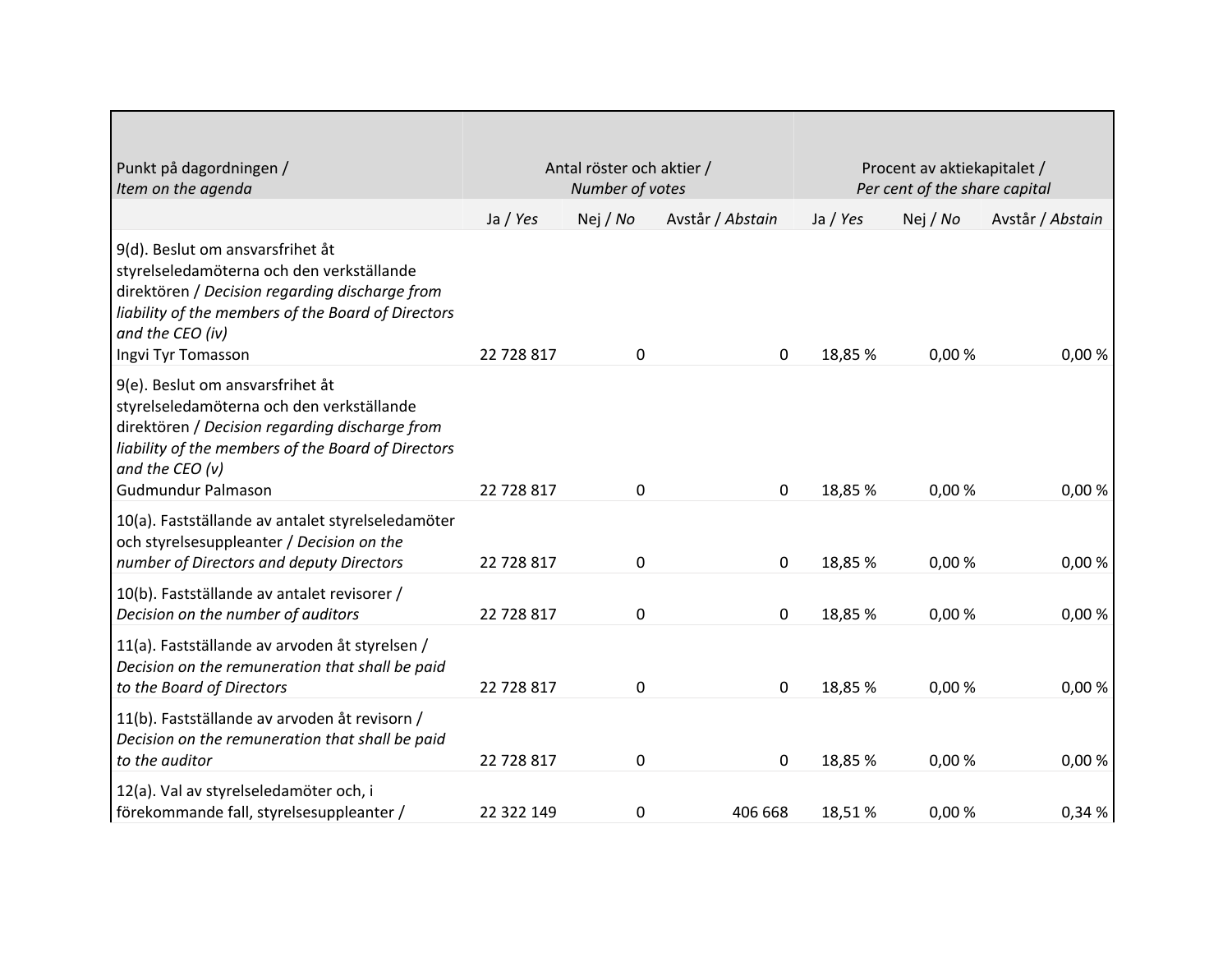| Punkt på dagordningen /<br>Item on the agenda                                                                                                                                                                                     | Antal röster och aktier /<br>Number of votes |          |                  | Procent av aktiekapitalet /<br>Per cent of the share capital |          |                  |
|-----------------------------------------------------------------------------------------------------------------------------------------------------------------------------------------------------------------------------------|----------------------------------------------|----------|------------------|--------------------------------------------------------------|----------|------------------|
|                                                                                                                                                                                                                                   | Ja / Yes                                     | Nej / No | Avstår / Abstain | Ja / Yes                                                     | Nej / No | Avstår / Abstain |
| Election of the members of the Board of<br>Directors, potential deputy members of the<br><b>Board of Directors (i)</b><br><b>Bertil Villard</b>                                                                                   |                                              |          |                  |                                                              |          |                  |
| 12(b). Val av styrelseledamöter och, i<br>förekommande fall, styrelsesuppleanter /<br>Election of the members of the Board of<br>Directors, potential deputy members of the<br><b>Board of Directors (ii)</b><br>Anders Lönnqvist | 22 728 817                                   | 0        | 0                | 18,85 %                                                      | 0,00%    | 0,00%            |
| 12(c). Val av styrelseledamöter och, i<br>förekommande fall, styrelsesuppleanter /<br>Election of the members of the Board of<br>Directors, potential deputy members of the<br><b>Board of Directors (iii)</b><br>Pia Anderberg   | 22 728 817                                   | 0        | 0                | 18,85 %                                                      | 0,00 %   | 0,00%            |
| 12(d). Val av styrelseledamöter och, i<br>förekommande fall, styrelsesuppleanter /<br>Election of the members of the Board of<br>Directors, potential deputy members of the<br><b>Board of Directors (iv)</b>                     |                                              |          |                  |                                                              |          |                  |
| Ingvi Tyr Tomasson                                                                                                                                                                                                                | 22 728 817                                   | 0        | 0                | 18,85 %                                                      | 0,00%    | 0,00%            |
| 12(e). Val av styrelseledamöter och, i<br>förekommande fall, styrelsesuppleanter /<br>Election of the members of the Board of<br>Directors, potential deputy members of the                                                       | 22 728 817                                   | 0        | 0                | 18,85 %                                                      | 0,00 %   | 0,00%            |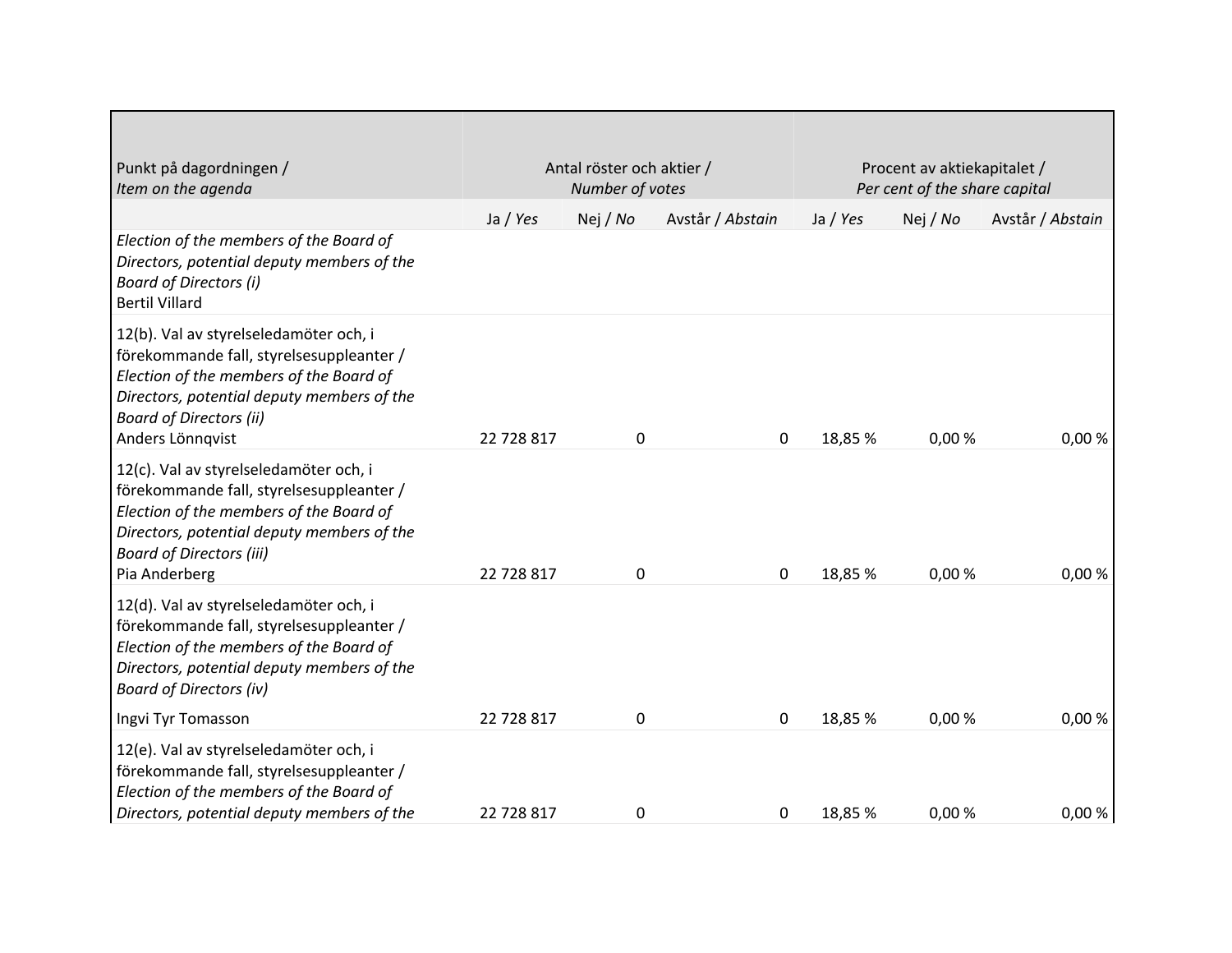| Punkt på dagordningen /<br>Item on the agenda                                                                                                                                                                                                            | Antal röster och aktier /<br>Number of votes |          |                  | Procent av aktiekapitalet /<br>Per cent of the share capital |          |                  |
|----------------------------------------------------------------------------------------------------------------------------------------------------------------------------------------------------------------------------------------------------------|----------------------------------------------|----------|------------------|--------------------------------------------------------------|----------|------------------|
|                                                                                                                                                                                                                                                          | Ja / Yes                                     | Nej / No | Avstår / Abstain | Ja / $Yes$                                                   | Nej / No | Avstår / Abstain |
| <b>Board of Directors (v)</b><br><b>Gudmundur Palmason</b>                                                                                                                                                                                               |                                              |          |                  |                                                              |          |                  |
| 13. Val av styrelseordförande / Election of<br>Chairman of the Board of Directors<br><b>Bertil Villard</b>                                                                                                                                               | 22 322 149                                   | 0        | 406 668          | 18,51%                                                       | 0,00%    | 0,34%            |
| 14. Val av revisor / Election of auditor                                                                                                                                                                                                                 | 22 728 817                                   | 0        | 0                | 18,85 %                                                      | 0,00 %   | 0,00%            |
| 15. Godkännande av styrelsens<br>ersättningsrapport / Approval of the Board of<br>Directors' remuneration report                                                                                                                                         | 22 728 817                                   | 0        | $\mathbf{0}$     | 18,85 %                                                      | 0,00%    | 0,00%            |
| 16. Beslut om bemyndigande för styrelsen att<br>besluta om nyemission av aktier,<br>teckningsoptioner och/eller konvertibler /<br>Resolution to authorize the Board of Directors to<br>resolve upon issue of new shares, warrants<br>and/or convertibles | 22 728 817                                   | 0        | 0                | 18,85 %                                                      | 0,00%    | 0,00%            |
| 17. Beslut om bemyndigande avseende förvärv<br>och överlåtelse av egna aktier / Resolution to<br>authorize the Board of Directors to resolve to                                                                                                          |                                              |          |                  |                                                              |          |                  |
| repurchase and transfer own shares                                                                                                                                                                                                                       | 22 728 817                                   | 0        | 0                | 18,85 %                                                      | 0,00%    | 0,00%            |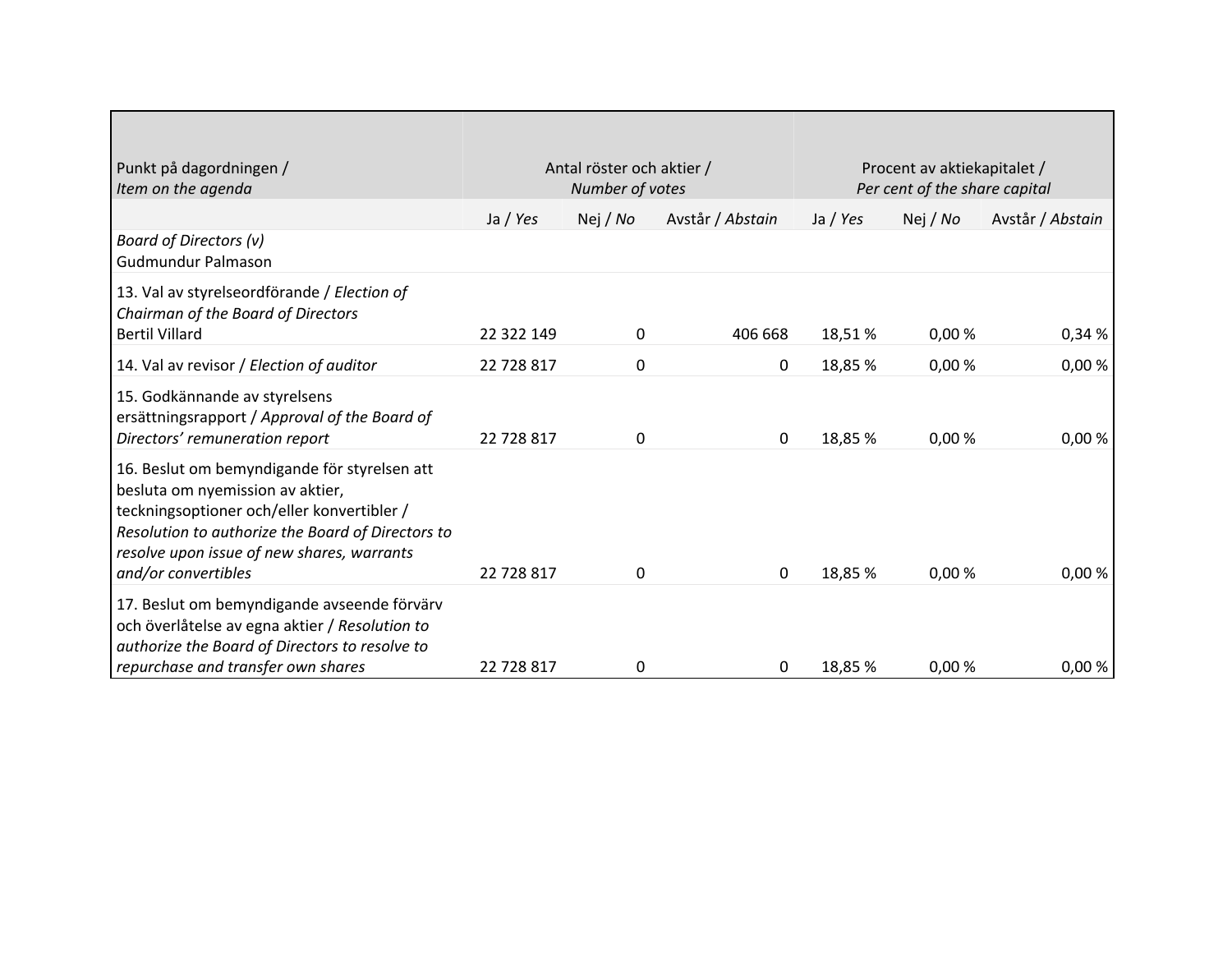Bilaga 2 / *Appendix 2*

# [DENNA SIDA ÄR AVSIKTLIGEN LÄMNAD BLANK / *THIS PAGE INTENTIONALLY LEFT BLANK*]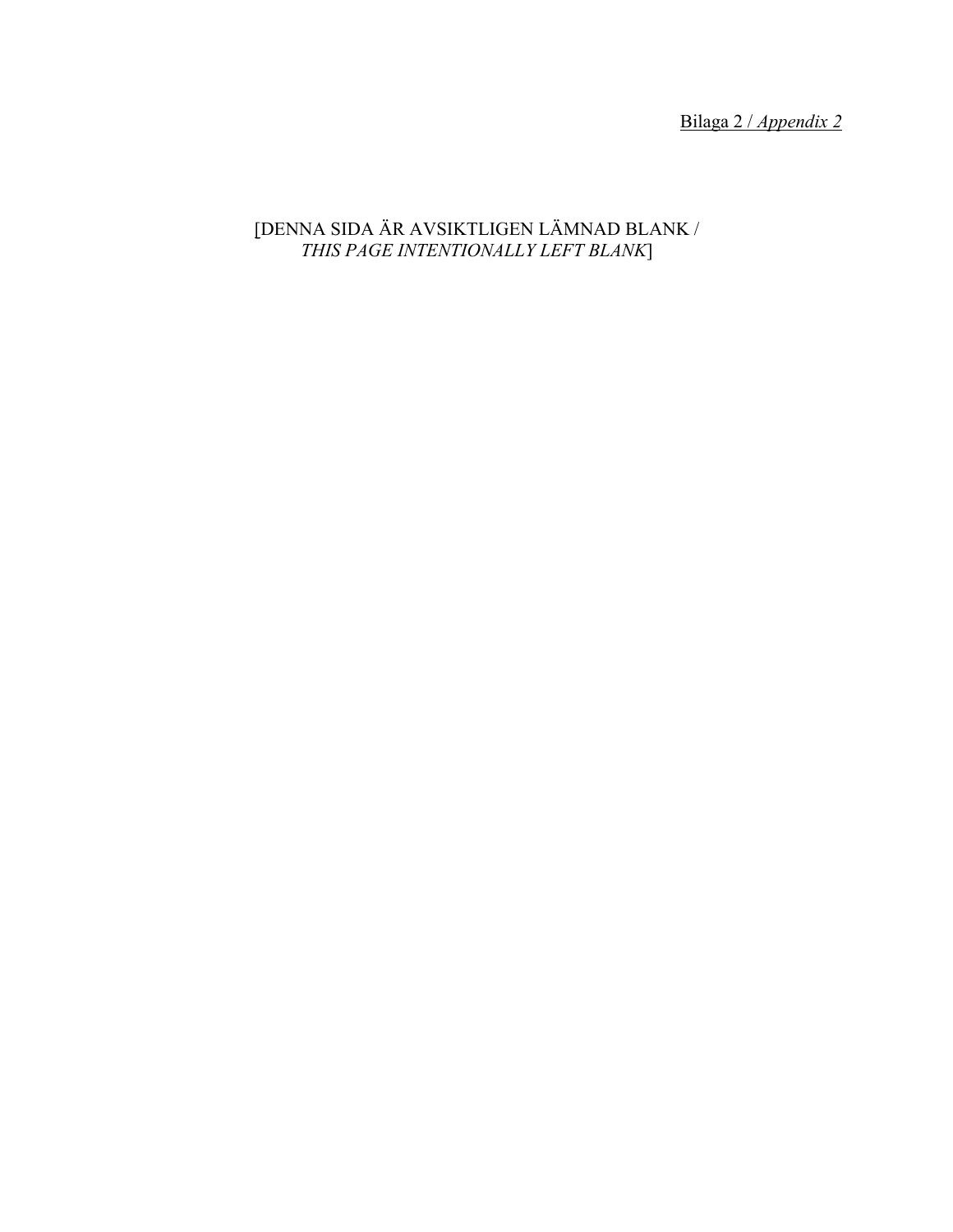Bilaga 3 / *Appendix 3*

# [ERSÄTTNINGSRAPPORTEN BIFOGAS SEPARAT / *THE REMUNERATION REPORT IS ATTACHED SEPARATELY*]